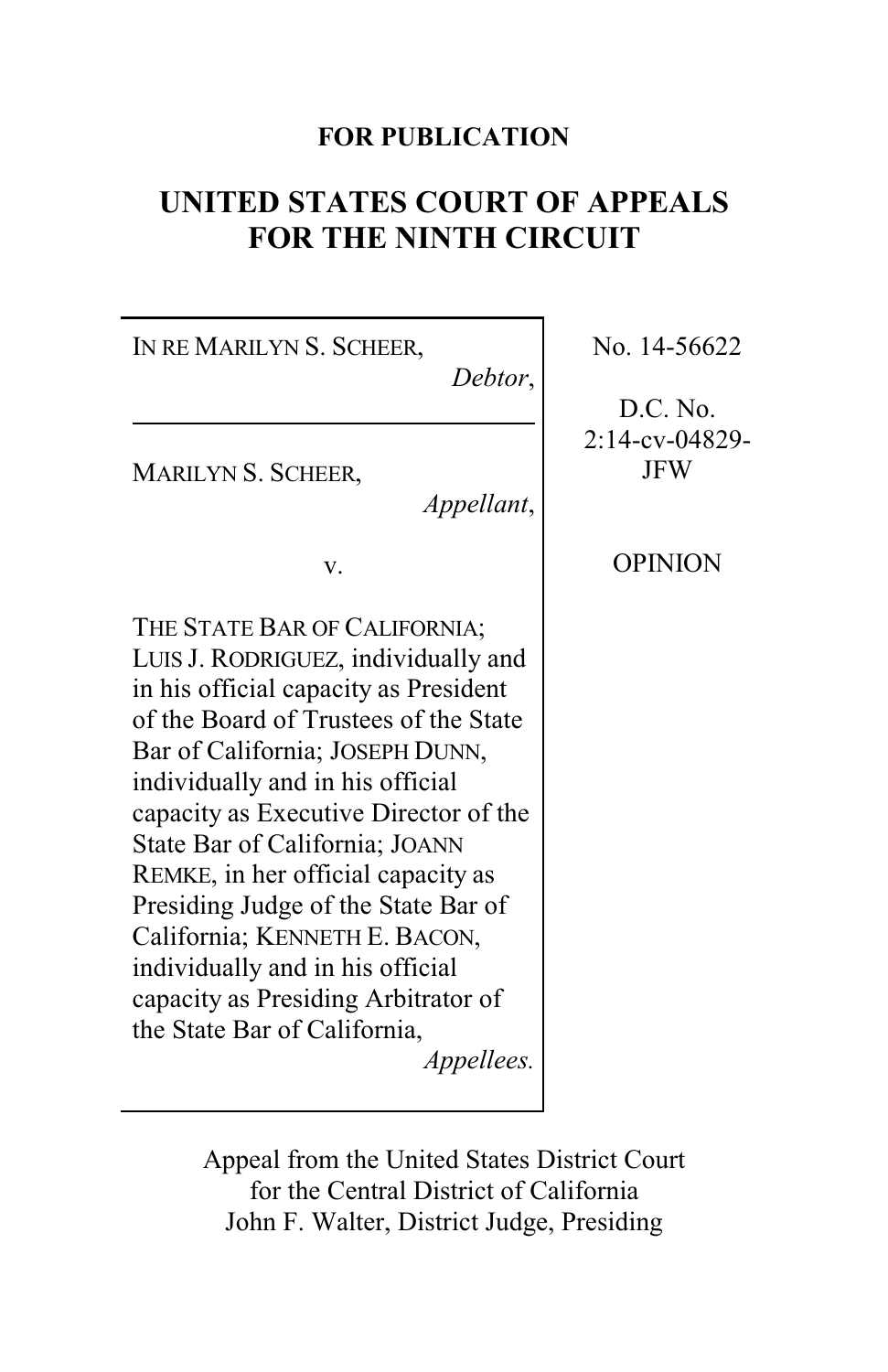Argued and Submitted February 11, 2016—Pasadena, California

Filed April 14, 2016

Before: Marsha S. Berzon and John B. Owens, Circuit Judges and Algenon L. Marbley, **\*** District Judge.

Opinion by Judge Owens

#### **SUMMARY\*\***

### **Bankruptcy**

The panel reversed the district court's affirmance of the bankruptcy court's decision that a suspended attorney's debt was nondischargeable in bankruptcy under 11 U.S.C.  $§$  523(a)(7).

The state bar suspended the attorney for failure to pay a debt under an arbitration award concerning improperly collected client fees. She sought reinstatement of her law license under 11 U.S.C. § 525(a), which prohibits the government from revoking or refusing to renew a license "solely because" an individual has not paid a debt that is dischargeable in bankruptcy.

**<sup>\*</sup>** The Honorable Algenon L. Marbley, District Judge for the U.S. District Court for the Southern District of Ohio, sitting by designation.

This summary constitutes no part of the opinion of the court. It has been prepared by court staff for the convenience of the reader.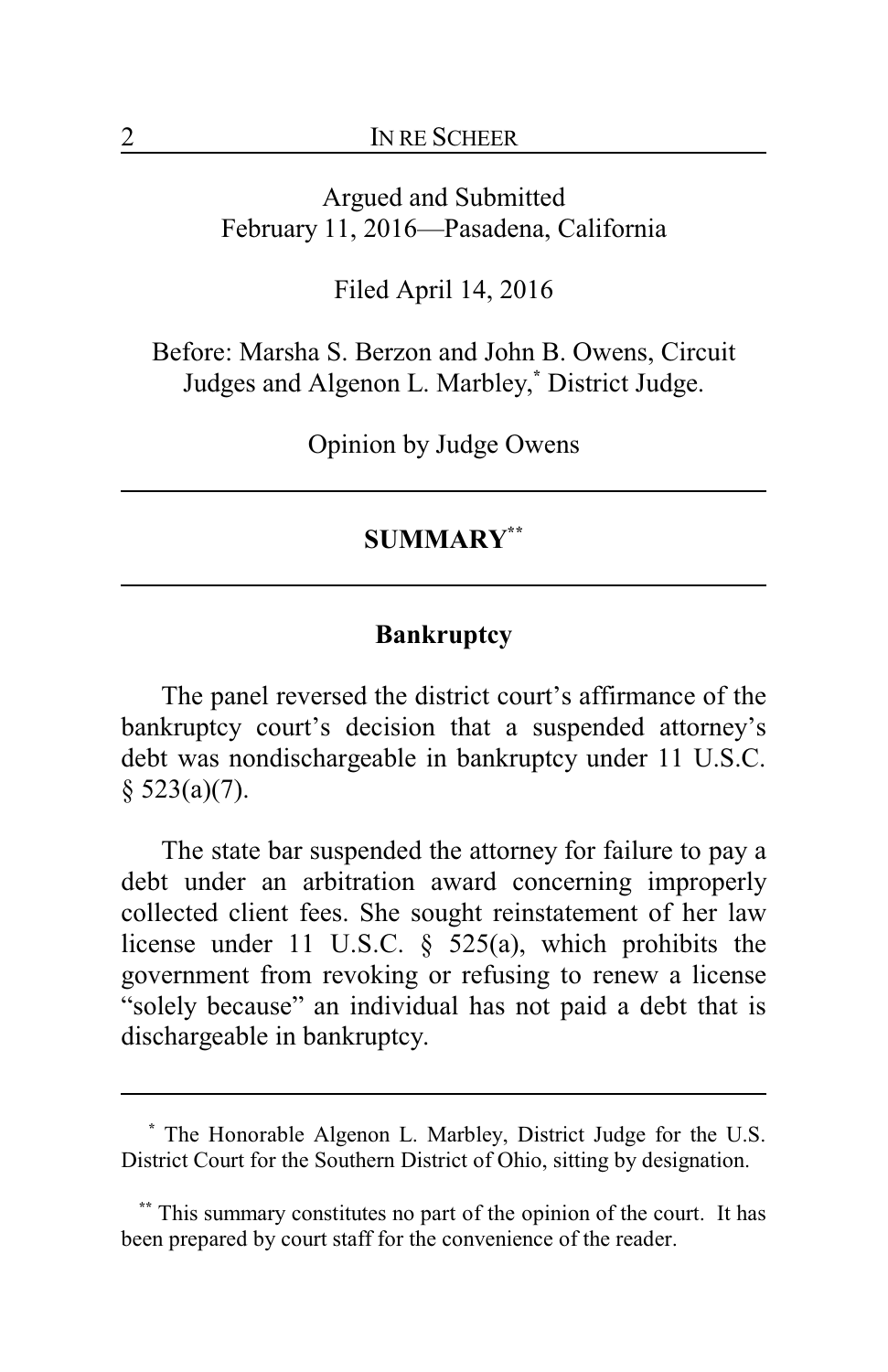The panel held that the debt did not fall within the scope of  $\S$  523(a)(7), which excepts from bankruptcy discharge a debt that "is for a fine, penalty, or forfeiture payable to and for the benefit of a governmental unit, and is not compensation for actual pecuniary loss." The panel remanded the case to the district court.

## **COUNSEL**

Marilyn S. Scheer (argued), Woodland Hills, California, pro se Appellant.

Michael von Loewenfeldt (argued), Kerr & Wagstaffe LLP, San Francisco, California; Kevin W. Coleman and Todd B. Holvick, Schnader Harrison Segal & Lewis LLP, San Francisco, California, for Appellees.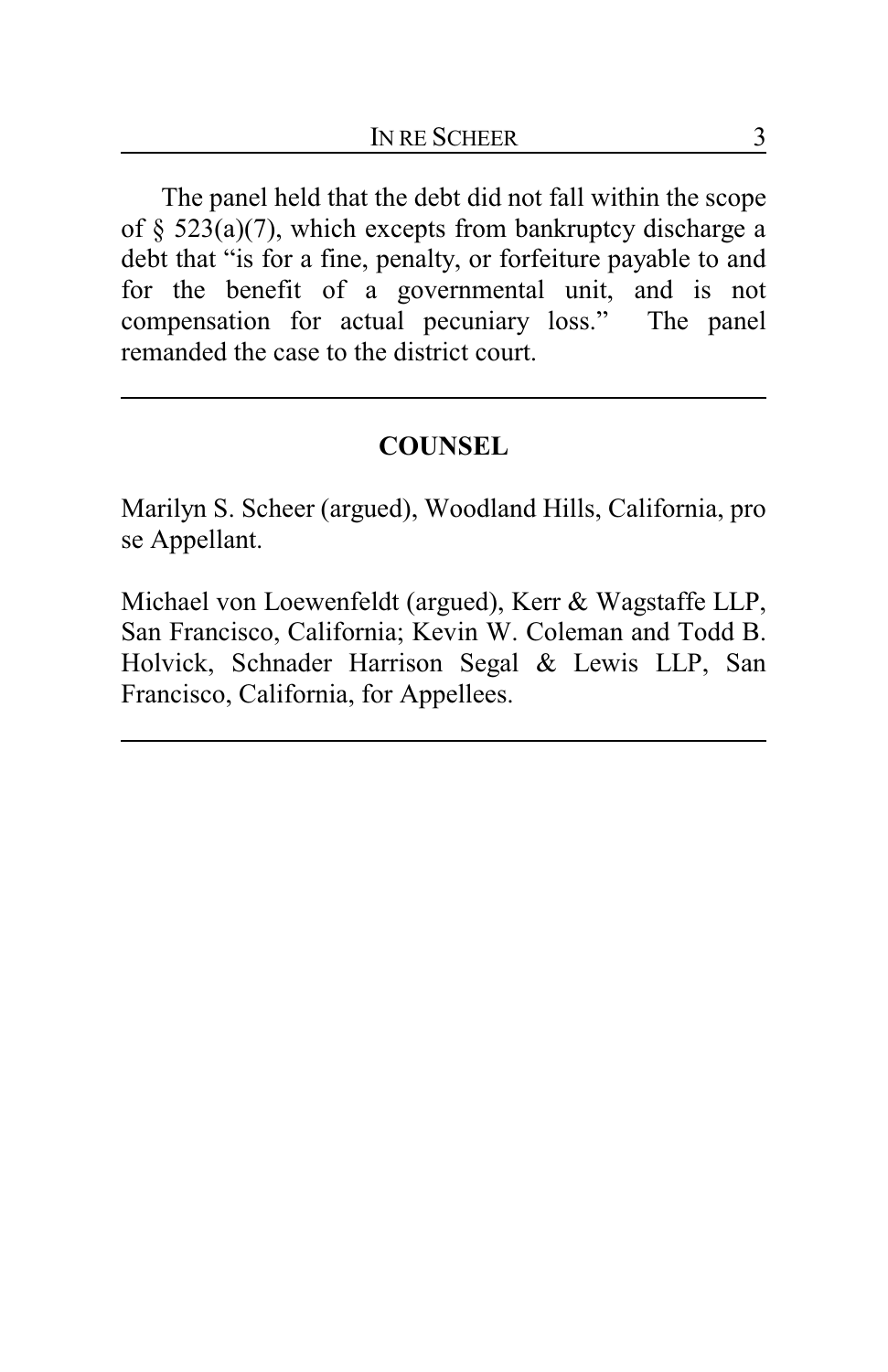#### **OPINION**

OWENS, Circuit Judge:

Pro se appellant Marilyn Scheer, an attorney with a suspended California law license, contends that the district court erred when it held that her debt to a former client was nondischargeable under 11 U.S.C. § 523(a)(7). We agree with Scheer that this particular type of debt does not fall within the scope of section  $523(a)(7)$ , so we reverse the district court and remand for further proceedings.

### **I. BACKGROUND**

#### **A. The Client Dispute and State Bar Proceedings**

In September 2010, a client named Clark retained Scheer to help modify his home mortgage loan, and paid her \$5500 before any modification occurred. Clark then fired Scheer and sought return of the \$5500 under California's mandatory attorney fee arbitration program. In August 2011, the arbitrator concluded that although Scheer performed competently, she violated California Civil Code Section 2944.7(a) byreceivingadvanced fees for residential mortgage modification services. Although the arbitrator believed that Scheer's violations were neither willful nor malicious, he concluded that California law required a full refund of the improperly collected fees and the arbitration filing fee of \$275, for a total of \$5775.

Scheer made a few payments against the arbitration award, but claimed a lack of funds and failed to pay the outstanding balance. At Clark's request, the Presiding Arbitrator brought an action against Scheer in state bar court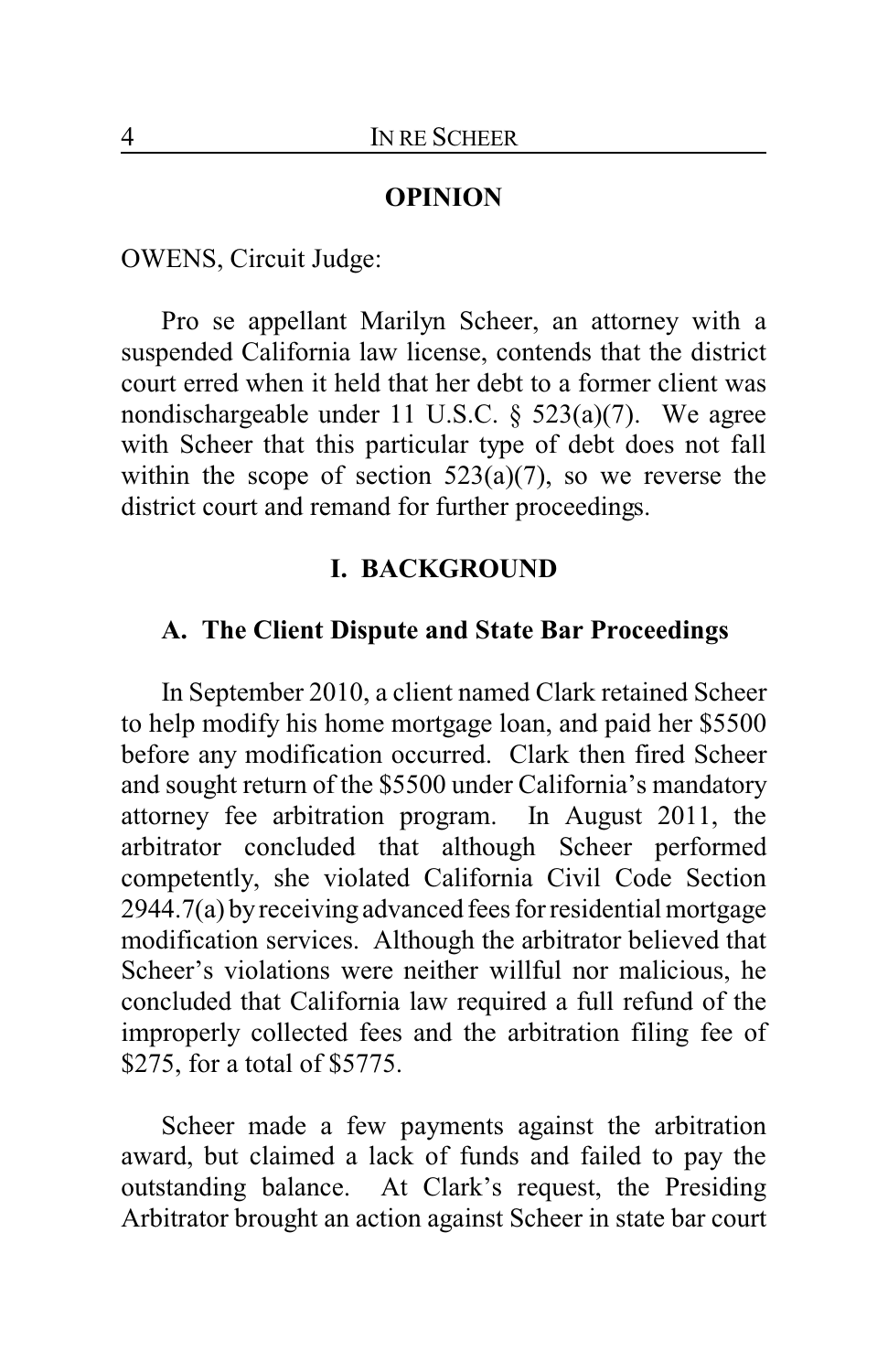for failure to pay the award. In February 2013, the state bar court found that she could pay the award and had failed to propose a satisfactory payment plan, so it placed her on involuntary inactive enrollment status. This order suspended Scheer's right to practice law until (1) she paid back the remaining portion of Clark's funds, and (2) the court granted a motion to terminate her inactive enrollment. Scheer unsuccessfully sought relief from the State Bar Court Review Department and the California Supreme Court.

# **B. Bankruptcy and District Court Proceedings**

In July 2013, Scheer filed for Chapter 7 bankruptcy, naming both Clark and the State Bar as creditors. Although notified, neither the State Bar nor Clark objected to the debt being discharged.**<sup>1</sup>** Scheer then demanded reinstatement of her law license under 11 U.S.C. § 525(a), which prohibits the government from revoking or refusing to renew a license "solely because" an individual has not paid a debt that is dischargeable or was discharged in bankruptcy. After the State Bar ignored her demand, she filed suit in the Bankruptcy Court against the State Bar and certain bar officials (individually and in their official capacities), arguing that her suspension violated sections 525(a) and 362. The bankruptcy court (and later the district court) rejected that argument, reasoning that the debt was nondischargeable under section 523(a)(7). Scheer then appealed to our court.

<sup>&</sup>lt;sup>1</sup> Unlike certain debts that fall under  $\S$  523(a)(2), (4), or (6), a creditor is not required to object in bankruptcy court to preserve the right to payment of a nondischargeable debt under § 523(a)(7). *See* § 523(c)(1); 4 *Collier on Bankruptcy* ¶ 523.02-03, 523.29 (Alan N. Resnick & Henry J. Sommer eds., 16th ed.).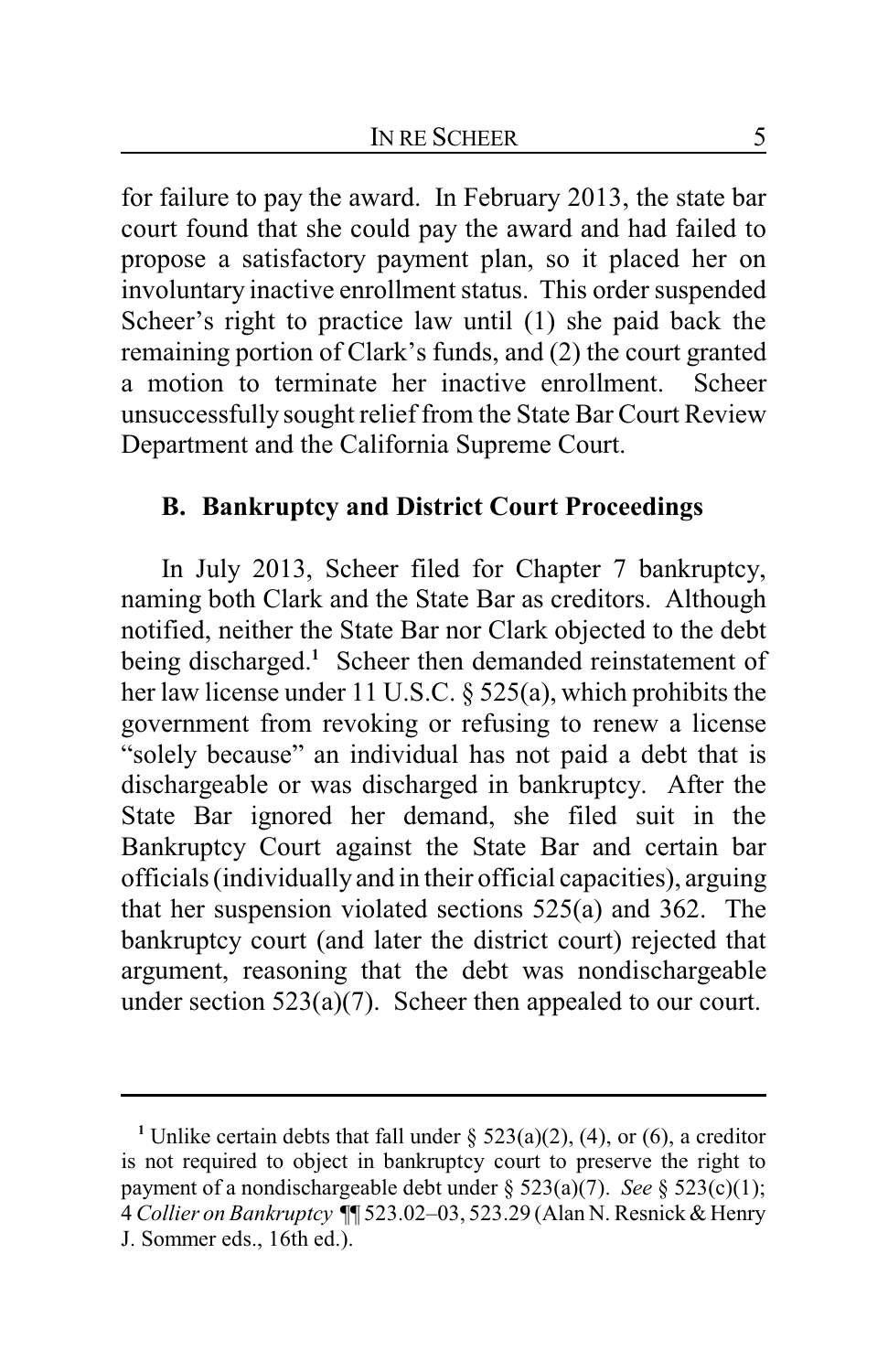#### **II. STANDARD OF REVIEW**

We review de novo a district court's decision on an appeal from a bankruptcy court. *Barrientos v. Wells Fargo Bank, N.A*., 633 F.3d 1186, 1188 (9th Cir. 2011). Because a fundamental policy of the Bankruptcy Code is to afford debtors a fresh start, "exceptions to discharge should be strictly construed against an objecting creditor and in favor of the debtor." *Snoke v. Riso (In re Riso)*, 978 F.2d 1151, 1154 (9th Cir. 1992).

#### **III. ANALYSIS**

Under the usual canons of statutory interpretation, this would be an easy case. Section 523(a)(7) provides in relevant part that a debt is excepted from discharge in bankruptcy "to the extent such debt is for a fine, penalty, or forfeiture payable to and for the benefit of a governmental unit, and is not compensation for actual pecuniary loss."

On its face, section  $523(a)(7)$  does not apply to Scheer's debt, as it is neither "a fine, penalty, or forfeiture" nor "payable to and for the benefit of a governmental unit." Rather, it is an arbitration award for a debt between two private parties, payable to one of them—the familiar chicken piccata of the bankruptcy petition buffet. Ordinarily, that would be the end of the story.

Yet *Kelly v. Robinson*, 479 U.S. 36 (1986), complicates our inquiry. The Supreme Court in *Kelly* addressed whether restitution obligations, imposed as conditions of probation in state criminal proceedings, were dischargeable. While acknowledging that the "'starting point in every case involving construction of a statute is the language itself,'" the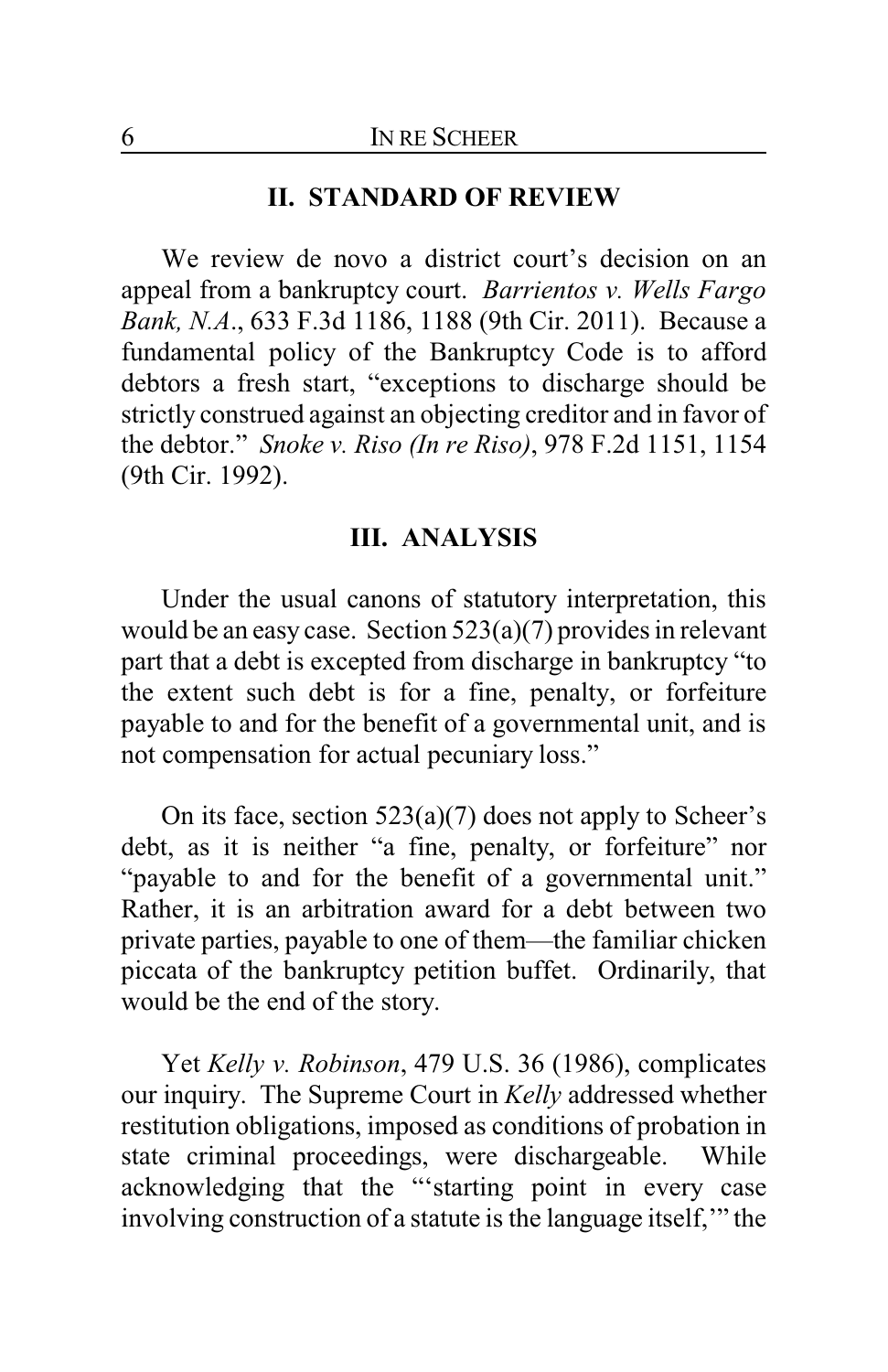Court then pivoted and reasoned that it must interpret the language of  $523(a)(7)$  "in light of the history of bankruptcy court deference to criminal judgments and in light of the interests of the States in unfettered administration of their criminal justice systems." *Id.* at 43–44 (quoting in part *Blue Chip Stamps v. Manor Drug Stores*, 421 U.S. 723, 756 (1975) (Powell, J., concurring)).

With the "deep conviction that federal bankruptcy courts should not invalidate the results of state criminal proceedings" in mind, the Court then addressed whether the state court criminal restitution was in fact nondischargeable under section 523(a)(7). *Id.* at 47. The Court reasoned that permitting discharge "would hamper the flexibility of state criminal judges in choosing the combination of imprisonment, fines, and restitution most likely to further the rehabilitative and deterrent goals of state criminal justice systems," and that it was unlikely that Congress "would limit the rehabilitative and deterrent options available to state criminal judges." *Id.* at 49. While restitution resembled a judgment "for the benefit of" the victim, the Court concluded that the overall role of restitution in "the State's interests in rehabilitation and punishment, rather than the victim's desire for compensation," meant that the criminal restitution actually operated "for the benefit of" the state as far as section 523(a)(7) was concerned. *Id*. at 52–53. The Court concluded: "The sentence following a criminal conviction necessarily considers the penal and rehabilitative interests of the State. Those interests are sufficient to place restitution orders within the meaning of § 523(a)(7)." *Id.* at 53.

The Court's approach in *Kelly*—to untether statutory interpretation from the statutory language—has gone the way of NutraSweet and other relics of the 1980s and led to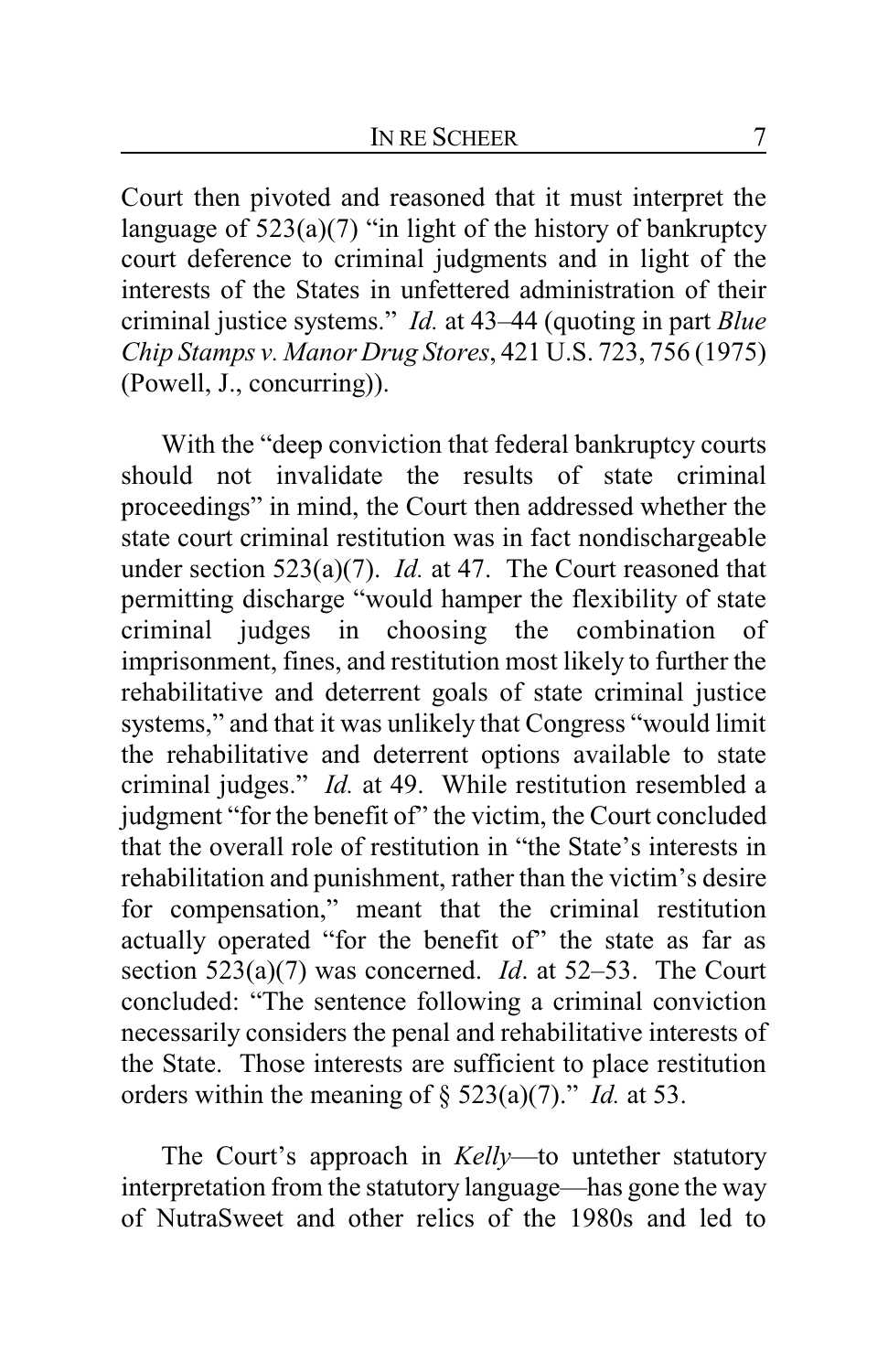considerable confusion among federal courts and practitioners about section  $523(a)(7)$ 's scope. For example, some courts have held that civil restitution payable to the government and then distributed to fraud victims is dischargeable. *See, e.g.*, *In re Towers*, 162 F.3d 952, 956 (7th Cir. 1998); *Hawaii v. Parsons (In re Parsons)*, 505 B.R. 540, 544 (Bankr. D. Haw. 2014), *recons. denied*, No. 09-02937, 2014 WL 1329541 (Bankr. D. Haw. Mar. 19, 2014). And some courts treat Rule 11 sanctions and a default judgment from a legal malpractice action payable to a private litigant the same way. *See Hughes v. Sanders*, 469 F.3d 475, 476–79 (6th Cir. 2006); *Wash v. Moebius (In re Wood)*, 167 B.R. 83, 88–89 (Bankr. W.D. Tex. 1994). But other courts hold that the costs of an attorney disciplinary proceeding, payable to the government, are nondischargeable, as are funds owed to the State Bar's Client Security Fund. *See Disciplinary Bd. of the Supreme Court of Pa. v. Feingold (In re Feingold)*, 730 F.3d 1268, 1274–76 (11th Cir. 2013); *State Bar of Cal. v. Findley (In re Findley)*, 593 F.3d 1048, 1054 (9th Cir. 2010); *Richmond v. N.H. Supreme Court Comm*. *on Prof'l Conduct*, 542 F.3d 913, 920 (1st Cir. 2008); *In re Phillips*, No. CV 09-2138 AHM, 2010 WL 4916633 at \*5 (C.D. Cal. Dec. 1, 2010). And while *Kelly* holds that state criminal restitution is nondischargeable, a fellow appellate court holds that *federal* criminal restitution is dischargeable. *Rashid v. Powel (In re Rashid)*, 210 F.3d 201, 208 (3d Cir. 2000). It is fair to say that the "I know it when I see it approach" of *Kelly* has led to predictably unpredictable results.

To answer the question in this case, we look to *Findley*, our court's latest attempt to apply *Kelly* to debts incurred by an attorney. In *Findley*, the state bar court initiated disciplinary proceedings against Findley. 593 F.3d at 1049. In addition to a suspension and probationary period, the State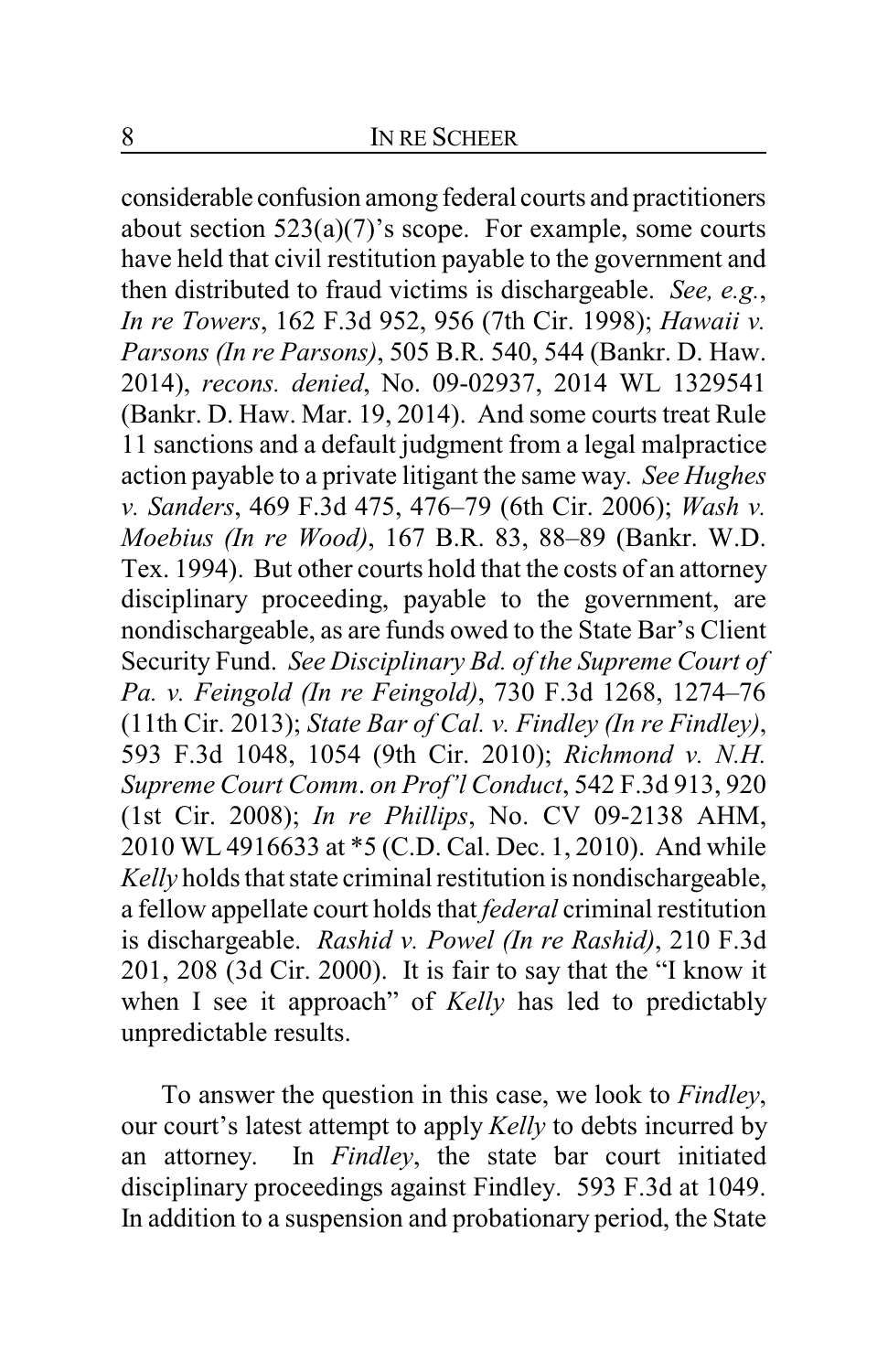Bar assessed a \$14,054 fee for the cost of those proceedings. *Id.* at 1049–50. Findley, like Scheer, refused to pay the award, which blocked his reinstatement. *Id.* at 1050. Findley, like Scheer, then declared bankruptcy and demanded reinstatement. *Id*. The State Bar then filed suit in bankruptcy court, arguing that the \$14,054 fee was nondischargeable. *Id*.

We sided with the State Bar. While the parties in *Findley* agreed that the costs were "payable to and for the benefit of a governmental unit," they disagreed over whether they constituted a fine or penalty, or compensation for actual pecuniary loss. *Id*. We reviewed California law, which expressly provided that the costs were intended to "promote rehabilitation and to protect the public," rather than compensate someone, so they were nondischargeable under section 523(a)(7). *Id.* at 1052–54 (quoting Cal. Bus. & Prof. Code § 6086.10(e)).

When viewed through the *Findley* lens, our answer to the question before us is clear. For Scheer, there were no costs or fees assessed for disciplinary reasons.**<sup>2</sup>** Rather, the debt at issue was effectively the amount that Scheer improperly received from a client, but did not pay back. At its core, the \$5775 is not a fine or penalty, but compensation for actual loss. Try as we might, we cannot stretch the language of section  $523(a)(7)$  to cover the fee dispute at issue here, even

**<sup>2</sup>** While the underlying arbitration award includes reimbursement of the \$275 arbitration filing fee paid by Clark in addition to the \$5500 that he paid Scheer for legal services, this filing fee does not affect the question of whether the  $\S 523(a)(7)$  exception applies to Scheer's debt. Scheer was suspended for the wrongful non-payment of the arbitration award, without inquiry as to why it was imposed or how it was calculated. *See generally* Cal. Bus. & Prof. Code § 6203(a) (providing that in a fee arbitration "the filing fee paid may be allocated between the parties by the arbitrators").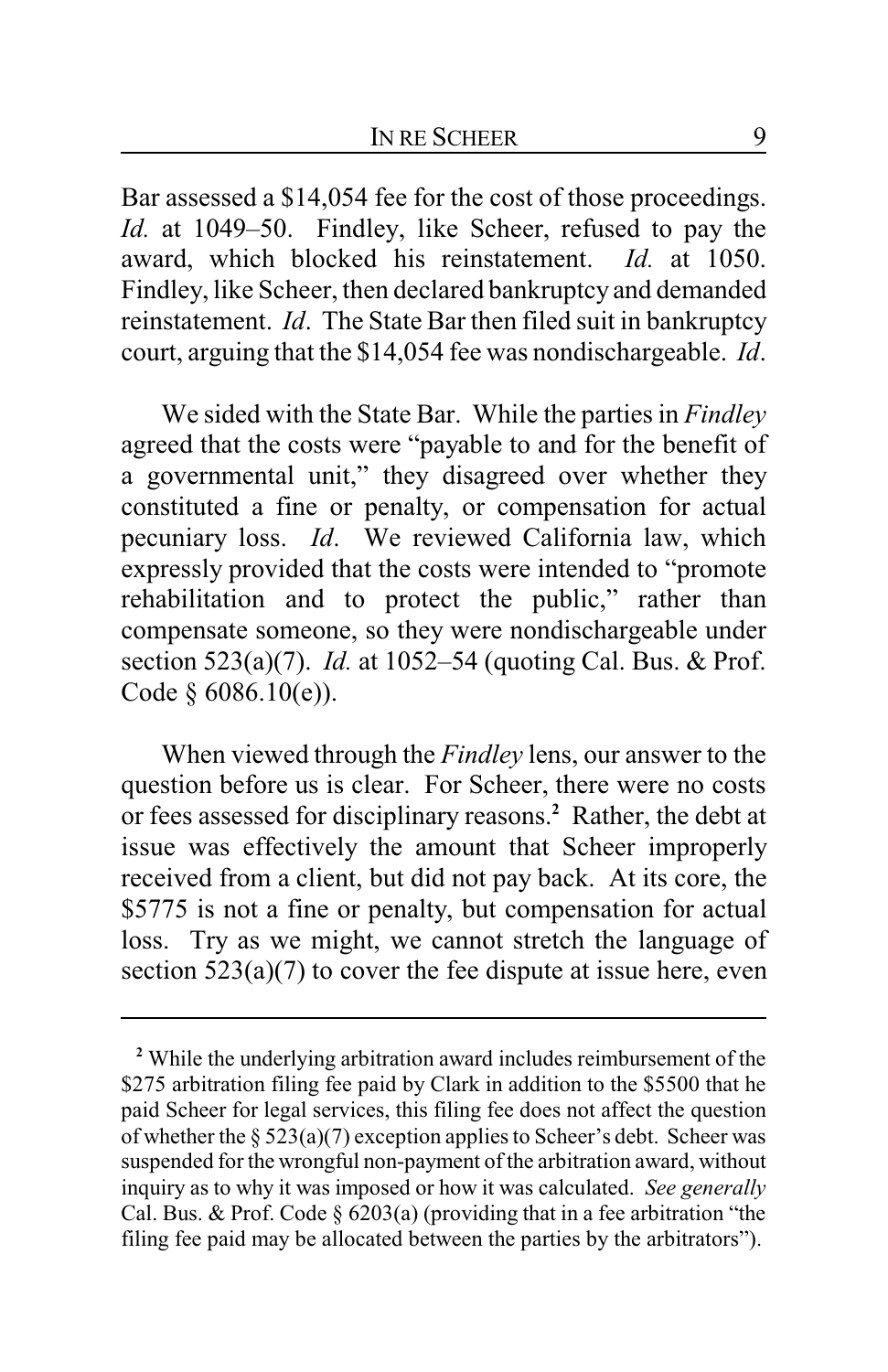though we may disapprove of Scheer's conduct. The concerns permitting flexibility in *Kelly* are absent here. *See United States v. Ron Pair Enters., Inc.*, 489 U.S. 235, 244–45 (1989) (emphasizing how *Kelly*'s deviation from the statutory language "had been animated" by the unique concerns of state criminal proceedings and informed by related pre-Bankruptcy Code practices that "reflected policy considerations of great longevity and importance").

"States traditionallyhave exercised extensive control over the professional conduct of attorneys," *Middlesex Cty. Ethics Comm. v. Garden State Bar Ass'n*, 457 U.S. 423, 434 (1982); *see also Findley*, 593 F.3d at 1053, and the State Bar contends that ruling in Scheer's favor undermines its power to regulate lawyers who violate state law. We of course agree that the State Bar must keep a close eye on attorneys and sanction those who misbehave. But the debt in this case was purely compensatory—an arbitration fee award between Scheer and her former client. It was not disciplinary. To categorize the fee dispute in this case as nondischargeable simply because the State expresses a strong regulatory interest in a particular industry would render any attorneyclient fee dispute nondischargeable. Moreover, the State's logic would extend to fee disputes in any closely regulated industry—doctors, dentists, chiropractors, barbers, locksmiths, real estate agents, acupuncturists, tattoo artists, and so on. We require clearer language in section 523(a)(7) before we can endorse such an incremental yet horizonless approach—otherwise, we will end up boiling a frog that Congress never intended to leave the lily pad.

Consistent with *Kelly*, *Findley*, and the statute's plain language, we hold that the debt at issue in this case was